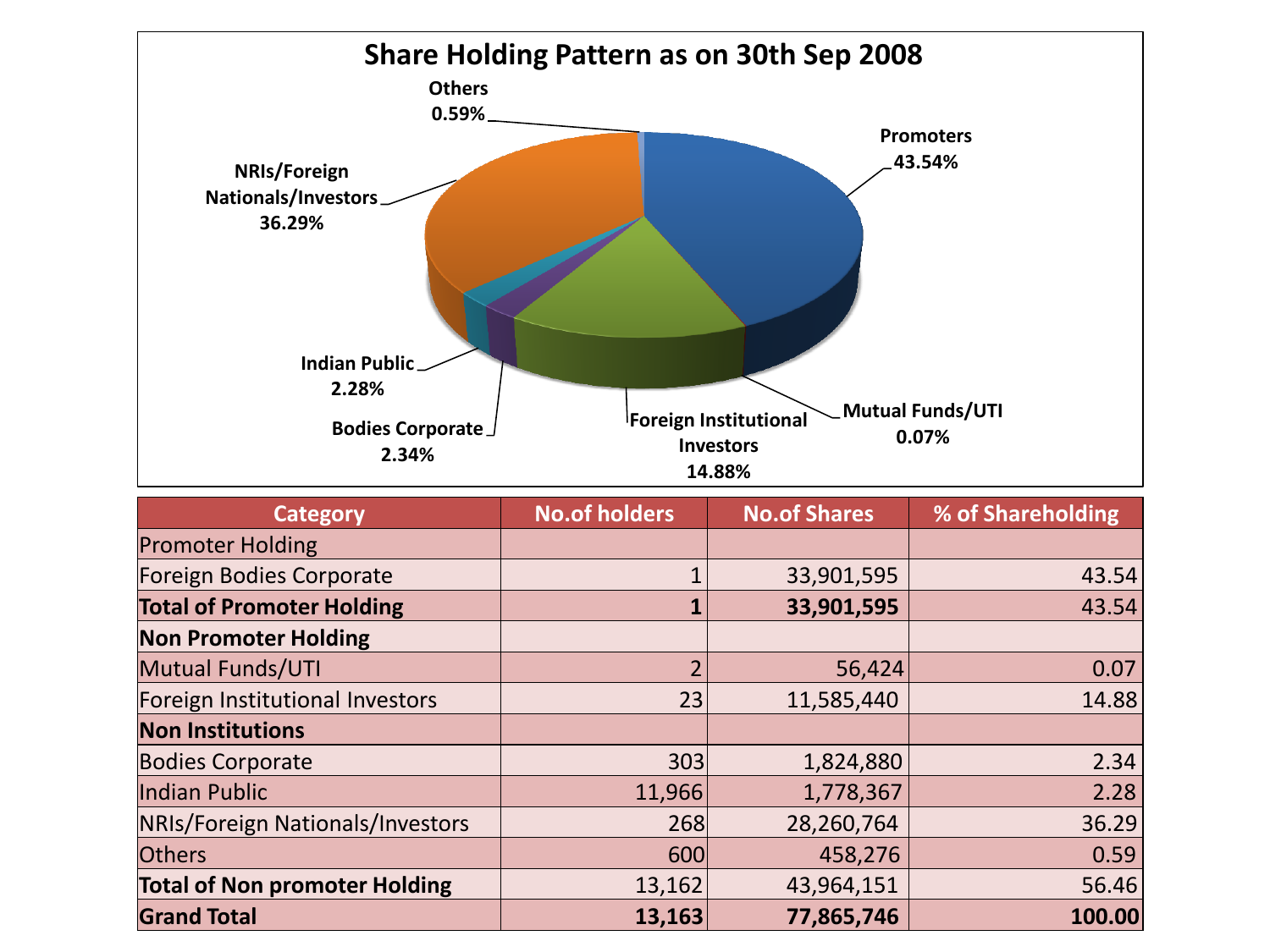|            | Shareholding Pattern as on 30th September 2008                                    |                   |                          |               |                           |                           |  |
|------------|-----------------------------------------------------------------------------------|-------------------|--------------------------|---------------|---------------------------|---------------------------|--|
|            |                                                                                   |                   |                          |               |                           |                           |  |
|            |                                                                                   |                   |                          |               |                           |                           |  |
|            |                                                                                   |                   |                          |               |                           |                           |  |
|            |                                                                                   |                   |                          |               |                           |                           |  |
| Category   | <b>Category of Shareholder</b>                                                    | Number of         | Total No.                | No. of Shares | <b>Total Shareholding</b> | <b>Total Shareholding</b> |  |
| Code       |                                                                                   | shareholders      | of Shares                | held in Demat | as a $%$                  | as a % of                 |  |
|            |                                                                                   |                   |                          | Form          | of $(A+B)$                | $(A+B+C)$                 |  |
| (A)        | Shareholding of Promoter and<br><b>Promoter Group</b>                             |                   |                          |               |                           |                           |  |
| 1          | Indian                                                                            |                   |                          |               |                           |                           |  |
| (a)        | Individuals / Hindu Undivided Family                                              | 0                 |                          |               | 0.00                      | 0.00                      |  |
| (d)        | Central government/ State Government                                              | 0                 |                          |               | 0.00                      | 0.00                      |  |
| (c)        | <b>Bodies Corporate</b>                                                           | $\mathbf 0$       |                          |               | 0.00                      | 0.00                      |  |
| (d)        | Financial Institutions/Banks                                                      | 0                 |                          |               | 0.00                      | 0.00                      |  |
| (e)        | Any Other (specify)                                                               | $\mathbf 0$       |                          |               | 0.00                      | 0.00                      |  |
|            |                                                                                   |                   |                          |               |                           |                           |  |
|            | Sub-Total (A) (1)                                                                 | 0                 |                          |               | 0.00                      | 0.00                      |  |
|            |                                                                                   |                   |                          |               |                           |                           |  |
| 2          | Foreign                                                                           |                   |                          |               |                           |                           |  |
| (a)        | Individuals(Non resident individuals/foreign individua<br><b>Bodies Corporate</b> | 0<br>$\mathbf{1}$ | 33,901,595               | 33,901,595    | 0.00<br>43.54             | 0.00<br>43.54             |  |
| (b)<br>(c) | Institutions                                                                      | 0                 |                          |               | 0.00                      | 0.00                      |  |
| (d)        | Any Other (Specify)                                                               | 0                 |                          |               | 0.00                      | 0.00                      |  |
|            |                                                                                   |                   |                          |               |                           |                           |  |
|            | Sub-Total (A) (2)                                                                 | 1                 | 33,901,595               | 33,901,595    | 43.54                     | 43.54                     |  |
|            |                                                                                   |                   |                          |               |                           |                           |  |
|            | <b>Total Shareholding of Promoter</b>                                             | 1                 | 33,901,595               | 33,901,595    | 43.54                     | 43.54                     |  |
|            | and Promoter Group (A)=(A) (1) +(A) (2)                                           |                   |                          |               |                           |                           |  |
|            |                                                                                   |                   |                          |               |                           |                           |  |
|            |                                                                                   |                   |                          |               |                           |                           |  |
| (B)        | <b>Public Shareholding</b><br><b>Institutions</b>                                 |                   |                          |               |                           |                           |  |
| (1)<br>(a) | Mutual Funds/ UTI                                                                 | $\mathbf{1}$      | 55,000                   | 55,000        | 0.07                      | 0.07                      |  |
| (b)        | Financial Institutions / Banks                                                    | $\mathbf{1}$      | 1,424                    | 1,424         | 0.00                      | 0.00                      |  |
| (c)        | Central Government/ State Government                                              | $\mathbf 0$       | $\overline{\phantom{a}}$ |               | 0.00                      | 0.00                      |  |
| (d)        | Venture Capital Funds                                                             | 0                 | $\overline{\phantom{a}}$ |               | 0.00                      | 0.00                      |  |
| (e)        | Insurance Companies                                                               | $\mathbf 0$       |                          |               | 0.00                      | 0.00                      |  |
| (f)        | Foreign Institutional Investors                                                   | 23                | 11,585,440               | 11,585,440    | 14.88                     | 14.88                     |  |
| (g)        | Foreign Venture Capital Investors                                                 | 0                 |                          |               | 0.00                      | 0.00                      |  |
| (h)        | Any Other (Specify)                                                               | $\mathbf 0$       |                          |               | 0.00                      | 0.00                      |  |
|            |                                                                                   |                   |                          |               |                           |                           |  |
|            | Sub-Total (B)(1)                                                                  | 25                | 11,641,864               | 11,641,864    | 14.95                     | 14.95                     |  |
|            |                                                                                   |                   |                          |               |                           |                           |  |
| (2)<br>(a) | <b>Non Institutions</b><br><b>Bodies Corporate</b>                                | 303               | 1,824,880                | 1,824,880     | 2.34                      | 2.34                      |  |
| (b)        | Individuals Holding nominal share capital                                         |                   |                          |               |                           |                           |  |
|            | i. upto Rs. 1 Lakh                                                                | 11955             | 1,611,835                | 1,479,710     | 2.07                      | 2.07                      |  |
|            | ii. In excess of Rs. 1 Lakh                                                       | 11                | 166,532                  | 146,522       | 0.21                      | 0.21                      |  |
|            |                                                                                   |                   |                          |               |                           |                           |  |
| c)         | Any Other :-                                                                      |                   |                          |               |                           |                           |  |
|            | <b>Clearing Member</b>                                                            | 51                | 14,524                   | 14,524        | 0.02                      | 0.02                      |  |
|            | Directors and their relatives                                                     | $\overline{c}$    | 357,028                  | 63,946        | 0.46                      | 0.46                      |  |
|            | <b>Escrow Account</b>                                                             | 1                 | 268                      | 268           | 0.00                      | 0.00                      |  |
|            | Foreign Corporate Bodies                                                          | $\overline{2}$    | 27,775,277               | 5,737,089     | 35.67                     | 35.67                     |  |
|            | Hindu Undivided Families                                                          | 540               | 74,641                   | 74,641        | 0.10                      | 0.10                      |  |
|            | Non resident Indian                                                               | 263               | 476,987                  | 200,837       | 0.61                      | 0.61                      |  |
|            | Trust<br>Foreign Nationals                                                        | 6<br>3            | 11,815<br>8,500          | 815           | 0.02<br>0.01              | 0.02<br>0.01              |  |
|            |                                                                                   |                   |                          |               |                           |                           |  |
|            | Sub-Total (B)(2)                                                                  | 13137             | 32,322,287               | 9,543,232     | 41.51                     | 41.51                     |  |
|            |                                                                                   |                   |                          |               |                           |                           |  |
|            | Total Public Shareholding (B)=(B)(1)+(B)(2)                                       | 13162             | 43,964,151               | 21,185,096    | 56.46                     | 56.46                     |  |
|            |                                                                                   |                   |                          |               |                           |                           |  |
|            |                                                                                   | 13163             | 77,865,746               | 55,086,691    | 100                       | 100                       |  |
|            | TOTAL $(A)+(B)$                                                                   |                   |                          |               |                           |                           |  |
|            |                                                                                   |                   |                          |               |                           |                           |  |
| (C)        | Shares held by Custodians and against which                                       | $\mathbf 0$       |                          |               | $\Omega$                  | 0.00                      |  |
|            | depository receipts have been issued                                              |                   |                          |               |                           |                           |  |
|            | Grand Total $(A) + (B) + (C)$                                                     | 13163             | 77,865,746               | 55,086,691    | 100                       | 100                       |  |